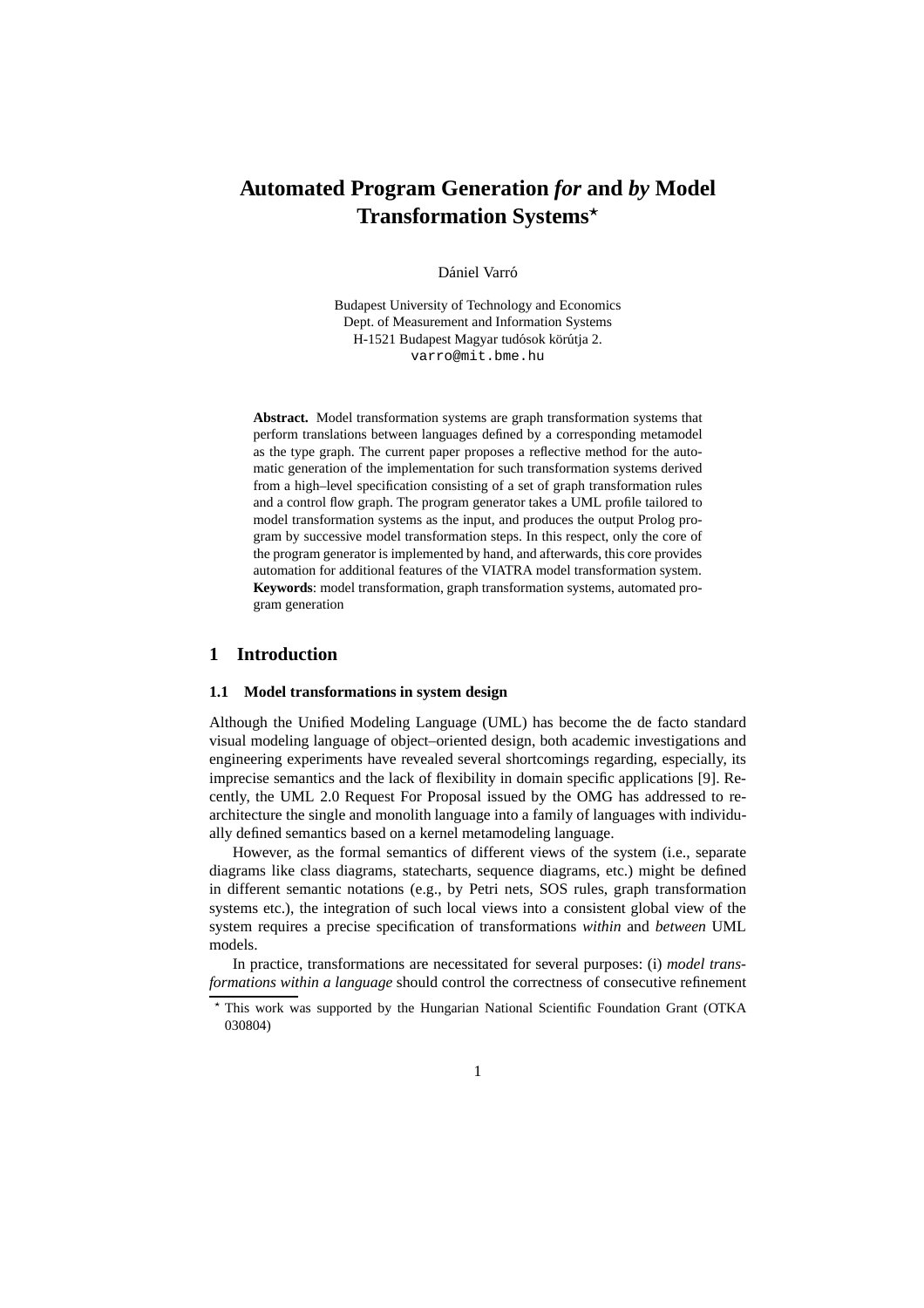steps, (ii) *model transformations between different languages* should provide precise means to project the semantic content of a diagram into another one, which is indispensable for a consistent global view of the system under design, and (iii) a visual UML model (i.e., a sentence of a language in the UML family) should be transformed into its semantic domain, which process is called *model interpretation*.

As the abstract syntax of UML models is defined visually by a corresponding metamodel, a straightforward representation of such models can rely on the use of directed, typed, and attributed graphs for the underlying semantic domain. Therefore, the use of graph transformation for capturing the semantics of model transformations is a natural choice which also fits well to engineering practices as a consequence of its visual expressiveness [20].

However, even if the formal specification of a transformation is precise (and formally verified), *its implementation is still highly error prone due to a huge abstraction gap between visual UML models and formal mathematical descriptions*. For this reason, the automated generation of a program that implements the transformation is also a major requirement for model transformation systems.

### **1.2 VIATRA: Visual Automated Model Transformations**

VIATRA (VIsual Automated model TRAnsformations) is a prototype tool being developed at the Budapest University of Technology and Economics, that provides a general means to specify and implement various transformations between models defined by their corresponding metamodels by the paradigm of graph transformation.

*VIATRA interface* The user interface of VIATRA is a set of XMI <sup>1</sup> files, which includes descriptions of metamodels, models and their transformations in all phases of model transformations.

- 1. **Metamodels:** Both UML and mathematical languages are defined by a corresponding metamodel (e.g., a metamodel for Petri nets, or state transition systems, etc.), which is constructed in a commercial UML CASE tool having XMI export facilities.
- 2. **Transformations:** The elementary model transformation steps are defined by specially structured graph transformation rules while the entire computation is specified by a control flow graph. In practice, both graph transformation rules and control flow graphs are described in a high-level UML notation using a transformation specific profile based on UML Class diagrams.
- 3. **Models:** For obtaining a flexible and general interface, the input and output models of VIATRA (thus both UML and mathematical models) are XMI files conforming to their metamodel.

*VIATRA features* The current version of VIATRA supports the following (main) features.

 $1$  XMI (XML Metadata Interchange) is the standard XML-based description format for systems based on MOF metamodeling.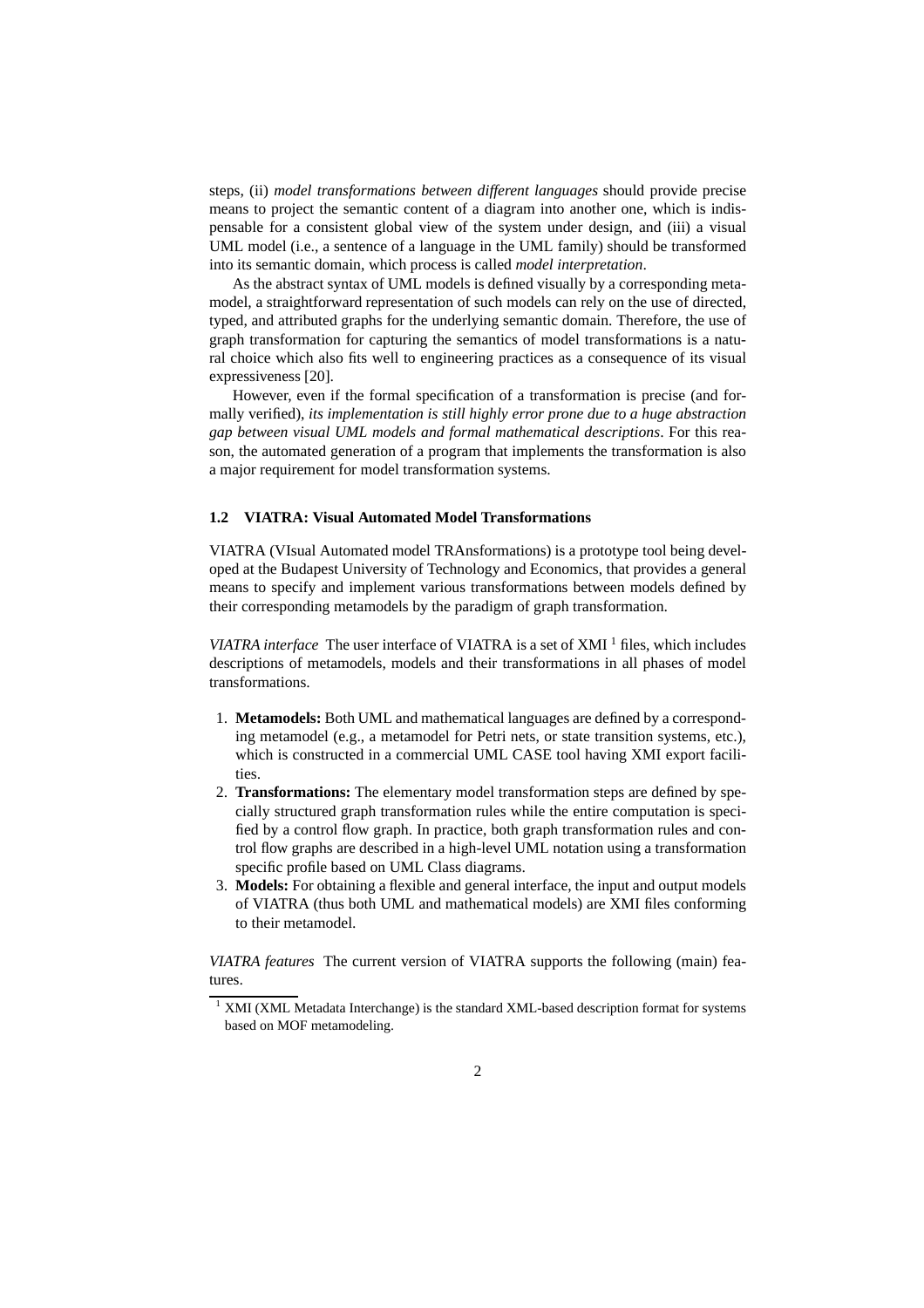- 1. **Automated DTD generation:** A corresponding DTD (Document Type Definition) can be generated automatically from metamodels.
- 2. **Automated program generation:** When VIATRA is supplied with the input files of the transformation and the metamodels, it automatically generates the declaration of the transformation (in Prolog) including the implementation of the control flow graph and graph transformation rules.
- 3. **Automated transformation:** This transformation program is then executed on an arbitrary source model, and the target model is generated. Although VIATRA *currently* uses Prolog as the underlying transformation engine (i.e., the concrete transformation of models is performed in Prolog), it is hidden from the user and it still provides a more efficient solution than by using an XSLT  $^2$  engine.

The current paper provides *an overview of the underlying program generation method* of VIATRA (a more detailed description can be found in [19]). The main characteristics of our solution are (i) the use of *intermediate transformation steps* to avoid re-implementing code generation for executable programs and input descriptions for model checking tools, (ii) the *reflective specification method* embedded in the code generation process (the implementation of model transformation systems is specified by model transformation systems), (iii) and a (future) *bootstrapping* step to improve the quality of the code generation (when a previous version of the program generator is used for generating the next version of the program generator, in analogy with the well–known bootstrapping techniques of compiler design).

# **2 Automated Program Generation for Model Transformation Systems**

#### **2.1 Theoretical background of model transformations**

We provide a brief overview of the main concepts of model transformations, namely, model graphs, model transformation rules and model transition systems.

**Definition 1.** A model graph G is a directed, typed and attributed graph. The type *graph of a model graph is called the metamodel, which is related to a model graph by a typing homomorphism. The metametamodel is the common language (in other words, the top-most type graph) for describing metamodels, which is reflective (i.e., its type graph is itself).*

In model transformation systems, the source and target models are related by a reference graph, which is, in fact, an ordinary model graph. In general, a reference graph is a common abstraction of the source and target models relating the corresponding nodes and edges to each other.

**Definition 2.** A model transformation rule  $r = (L, N, R, M)$  is a special graph trans*formation rule, where all graphs L, N and R are model graphs applied in the specified*  $mode$   $M$ .

 $2$  XSTL (eXtensible Stylesheet Language Transformation) is an XML technology used for describing (mainly syntactic) transformations between XML files.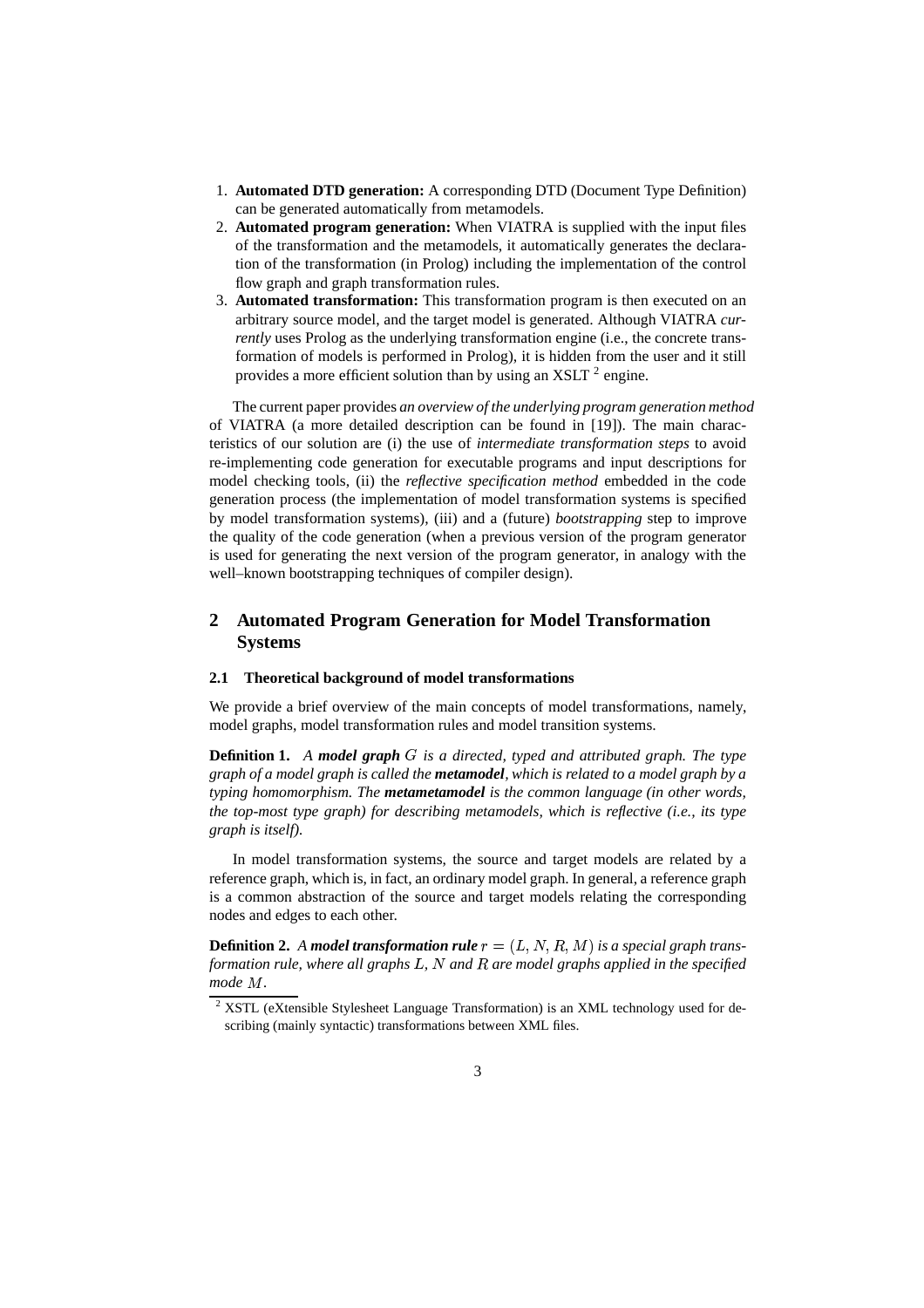The **application** of  $r$  to a **host graph**  $G$  replaces an occurrence of  $L$  (left-hand side) in  $G$  by an image of  $R$  (right-hand side) yielding the derived graph  $H$ . This is performed by

- 1. *finding an occurrence* of  $L$  in  $G$ , which is either an isomorphic or non-isomorphic image according to  $M$
- 2. *checking the negative application condition* N, which prohibit the presence of certain nodes and edges
- 3. *removing* those nodes and edges of the graph  $G$  that are present in  $L$  but not in  $R$ yielding the **context graph**  $D$  (all dangling edges are removed at this point)
- 4. *adding* those nodes and edges of the graph  $G$  that are present in  $R$  but not in  $L$ attaining the **derived** graph  $H$ .

Currently, the behavior of VIATRA follows conceptually the single pushout approach [6] (i.e., removing dangling edges and allowing non–isomorphic imagesin graph pattern matching), however, the concrete graph manipulations are defined and implemented by logics based rewriting showing closer correspondence to the techniques of [16].

The entire model transformation process is defined by an initial graph manipulated by a set of model transformation rules (micro steps) executed in a specific mode in accordance with the semantics (macro steps) of a hierarchical control flow graph.

**Definition 3.** A model transition system  $MTS = (Init, R, CFG)$  with respect to (one *or* more) type graph TG is a triple, where Init defines the **initial graph**, R is a set of  $\boldsymbol{m}$  *odel transformation rules* (both compatible with  $TG$ ), and  $CFG$  is a set of a **control** *flow graphs defined as follows.*

- $-$  *There are six types of nodes of the CFG, each associated with a rule*  $r \in R$ *: Start*, *End, Try, Forall, Loop and Call.*
- **–** *There are two types of edges: succeed and fail.*

The control flow graph is evaluated by a virtual machine which traverses the graph according to the edges and applies the rules associated to each node.

- 1. The execution starts in the **Start** and finishes in the **End** node. Neither types of nodes have rules associated to them.
- 2. When a **Try** node is reached, its corresponding rule is tried to be executed. If the rule was applied successfully then the next node is determined by the **succeed** edge, while in case the execution failed, the **fail** edge is followed.
- 3. At a **Loop** node, the associated rule is applied as long as possible (which may cause non-termination in the macro step).
- 4. When a **Forall** node is reached, the related rule is executed parallelly for all distinct (possible none) occurrences in the current host graph.
- 5. Finally, at a **Call** node (which has an associated CFG and not a rule) the state of the CFG virtual machine is saved and the execution of the associated CFG is started (in analogy with function calls in programming languages). When the sub CFG machine is terminated, the saved state is restored, and the execution is continued in accordance with the outgoing edge (**succeed** or **fail**).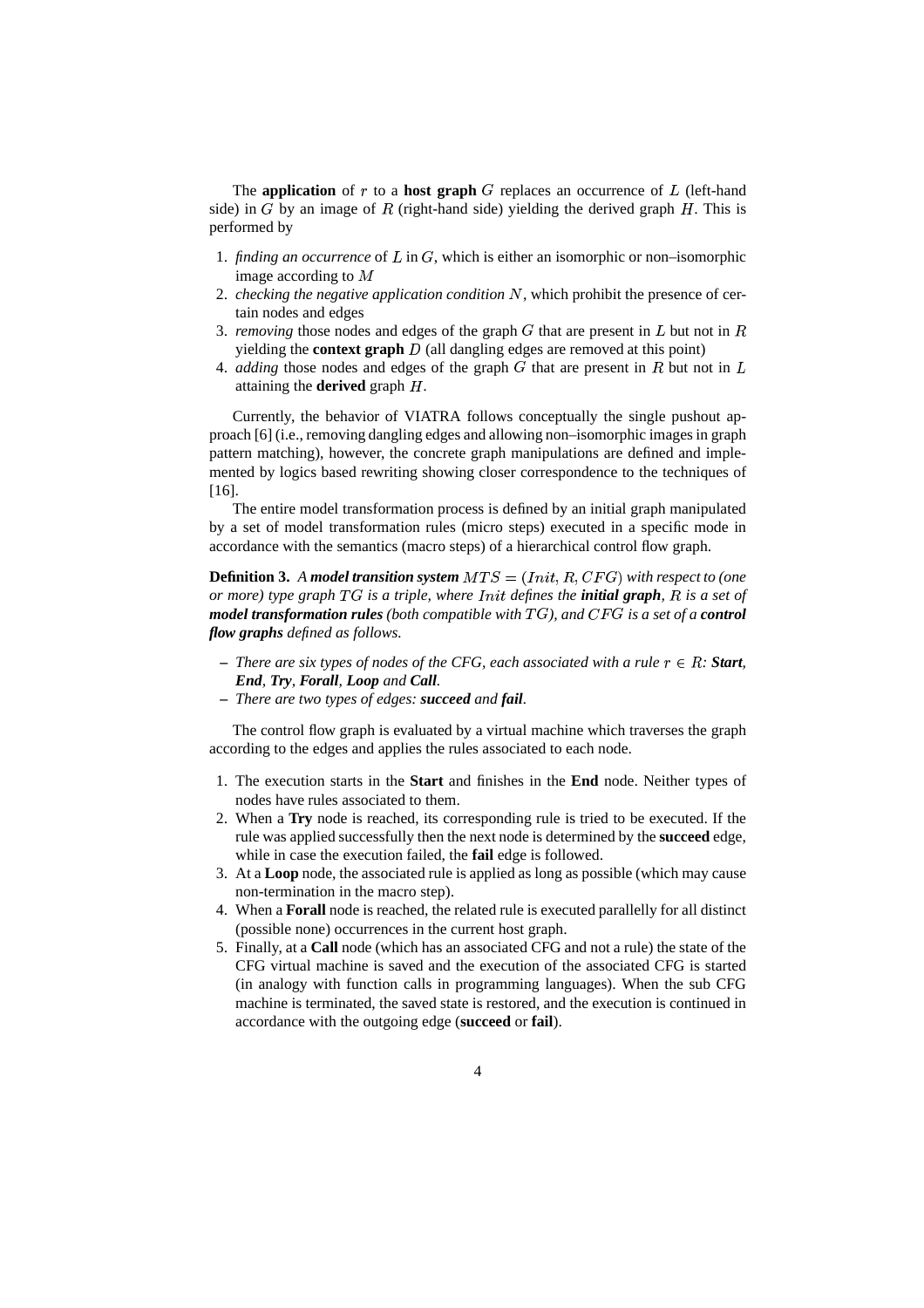#### **2.2 A case study: Semantics of Message Sequence Charts**

To provide a more deeper insight into the expressiveness of model transformation systems, below we consider a semantic interpretation of Message Sequence Charts (abbreviated as MSCs in the sequel). The semantics of MSCs that define a partial order on events (following the semi-formal description in [14]) is captured by a corresponding model transformation system.



**Fig. 1.** Message Sequence Charts: visual syntax and metamodel

Message Sequence Charts (a sample MSC model is depicted in Fig. 1 together with a metamodel) are constructed from **Processes** (depicted as *rectangles*) that communicate by sending and receiving **Messages** (shown as *arrows*). The fact that a message is sent or received is represented by a corresponding **Event** (**SendEvent** or **RecEvent**) on the process line (depicted as *vertical lines*). If a message  $M_i$  is (supposed to be) sent before another message  $M_j$  then the arrow representing  $M_i$  appears above the arrow of  $M_j$ .

For the semantic interpretation, we define a partial order on MSC events and formalize it by the model transformation system of Fig. 2 as follows.

- **Causality.** If  $p$  is the send event and  $q$  is the receive event of the same message then  $p$  precedes  $q$ .
- **Controlability.** If p appears above q on the same process line, and q is a send event then  $p$  precedes  $q$ . This order reflects the fact that a send event can wait for other events to occur. On the other hand, we typically have less control on the order in which receive events occur.
- **– FIFO** order. For any send events  $p'$  and  $q'$  on the same process line where  $p'$  is above  $q'$ , p precedes q for the corresponding receive events p and q.
- **Transitivity.** The *precedes* relation is transitive, i.e., if p precedes q and q precedes  $r$  then  $p$  precedes  $r$ .

*Example 1.* We select rule *transClosureR* for deeper investigations. According to the control flow graph, this rule is applied in *loop* mode in the very end of the semantic transformation process, and generates the transitive closure of the *precedes* relation. If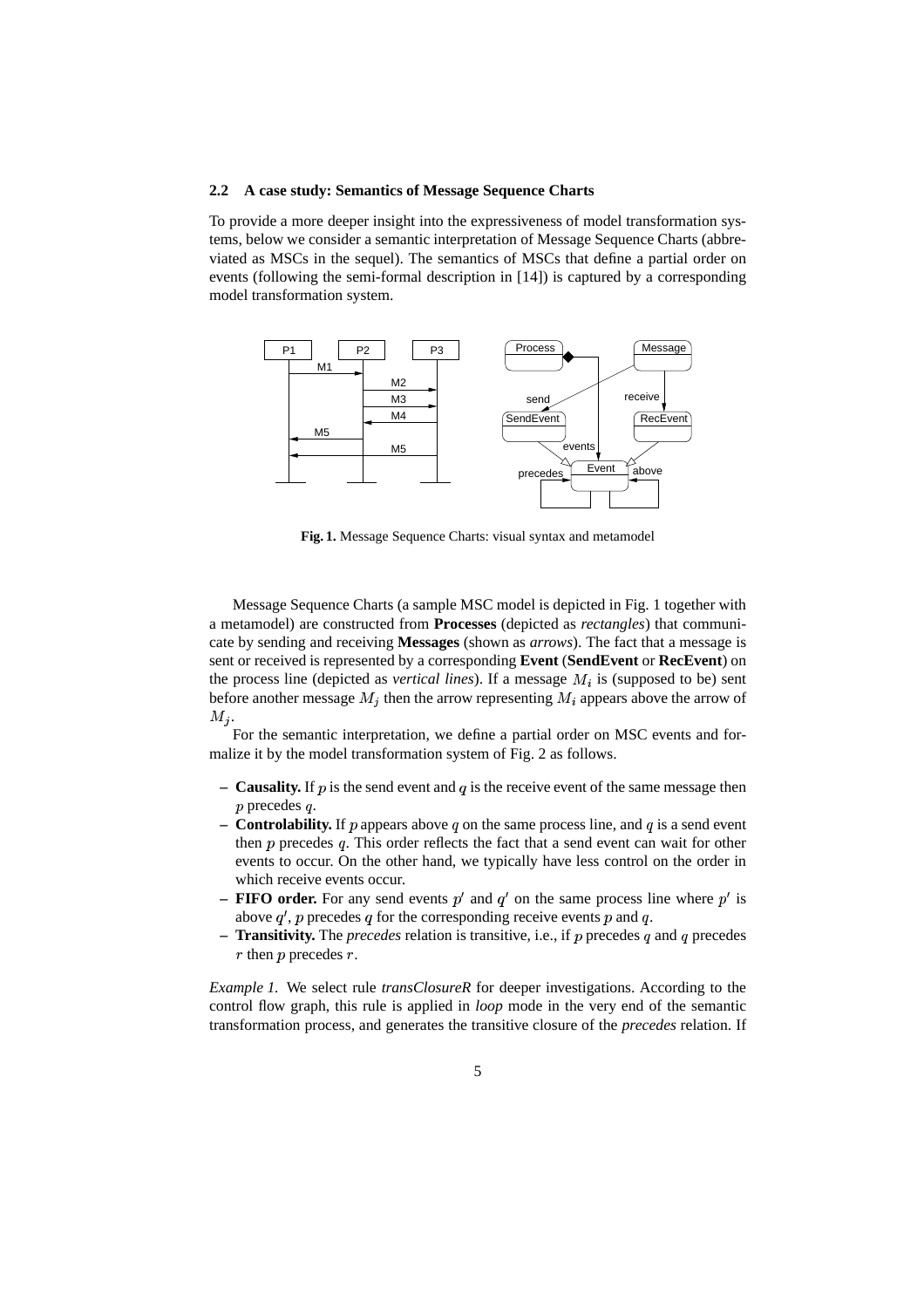

**Fig. 2.** Defining semantics for Message Sequence Charts

event P is already connected to Q by a precedes edge and Q is already connected to R (according to the left-hand side of the rule), and if P is not connected yet to R by a precedes edge (negative condition), then a new precedes edge is added leading from P to R (as defined by the right-hand side). *Loop* mode prescribes that rule *transClosureR* should be applied as long as possible.

The rules of the corresponding model transformation system are rather straightforward with respect to the metamodel and the informal semantics of MSCs, which clearly demonstrates the descriptive power of our approach. Even though the control flow graph of our case study is relatively simple, the use of CFGs for restricting the valid computations still helps reduce the complexity of rule preconditions (thus resulting in more efficient pattern matching). In our case, we can safely omit the negative application conditions from rules that can be executed in *forall* mode (such as *causalityR, controlabilityR* and *fifoOrderR*) without duplicating *precedes* edges since those rules are applied parallelly in a single (deterministic) transformation step.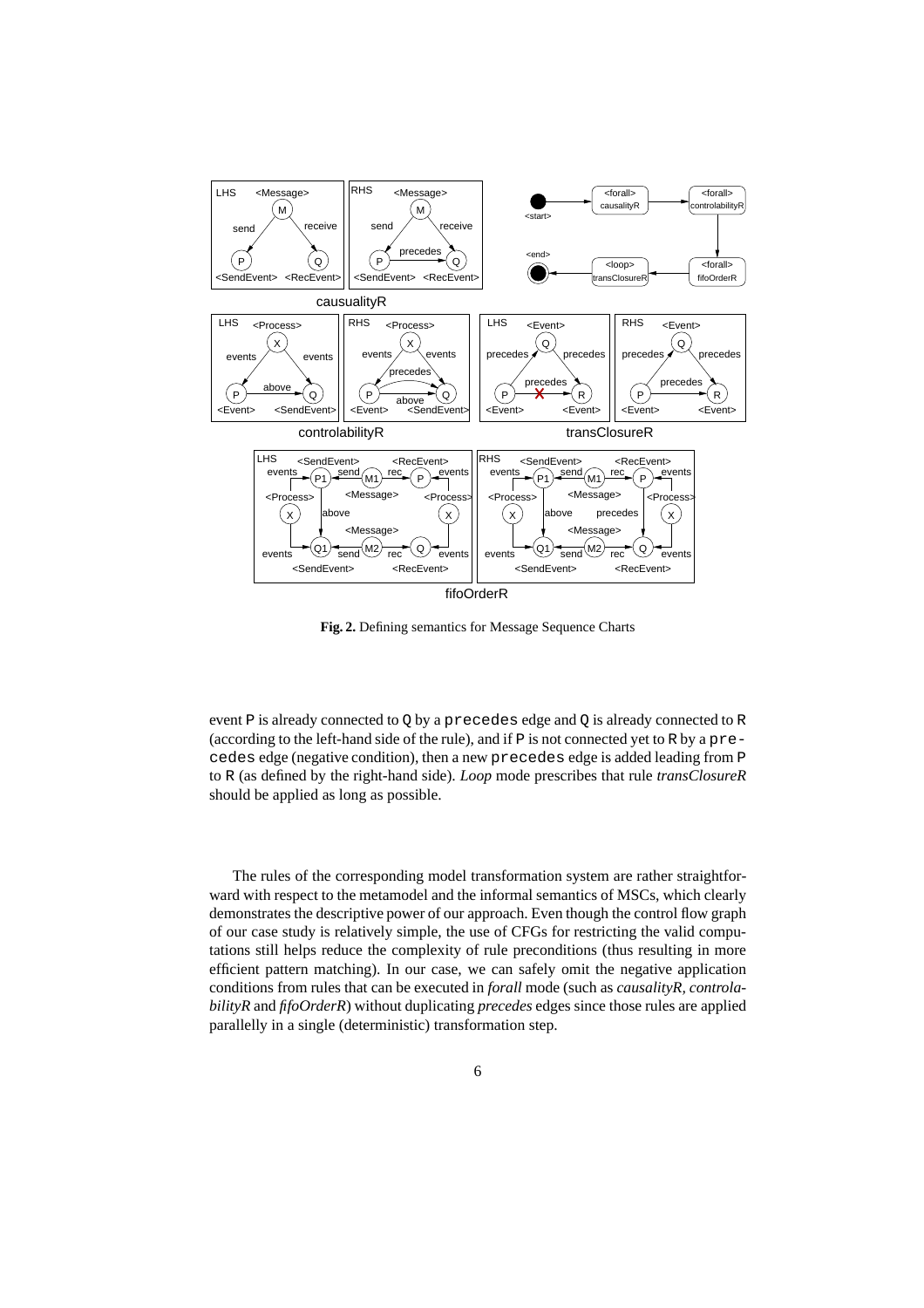#### **2.3 Program generation for graph transformation rules**

The automated program generation of VIATRA allows the transformation designers to focus on the *design* of a model transformation rather than the *implementation*. Previous experiments (in project HIDE [3]) demonstrated that the quality of an automatically generated executable transformation program is much higher than a manually written target program. Moreover, once the automated program generator is completed, the time and workload related to the design of a single transformation is drastically decreased.

In VIATRA, the program generation process of model transformation rules is divided into several intermediate steps.

- 1. Model transition systems are specified in a UML CASE tool (Rational Rose was used for our experiments), and exported in the standard XMI format.
- 2. This UML model is transformed into a GraTra model conforming to a metamodel of graph transformation systems.
- 3. In VIATRA, model graphs are represented as predicates in a fact database. For this reason, the previous GraTra model is projected into a Logic model containing a sequence of terms for each rule.
- 4. The bridge between visual (graph based) and the textual language of Prolog is provided by the parse tree of the Prolog code. In this sense, the Logic model is transformed into a corresponding Prolog parse tree, and the target Prolog code is printed out by traversing this tree in an in-order way.

The importance of these intermediate steps is threefold.

- **–** At first, there is a huge abstraction gap between a visual UML-based specification of the transformation and even such a high-level programming language as Prolog. Thus splitting the transformation into several subtransformations decreases the complexity of the individual steps, which eases not only the implementation but also the verification of the automated program generation.
- **–** Secondly, the use of intermediate models increases reusability. For instance, when generating the input language of a model checker for the verification of a model transformation (an ongoing research activity), only the final step needs to be altered.
- **–** Finally, the intermediate GraTra model provides the right basis for generating the upcoming standard XML description of graph transformation systems [18] by a simple transformation from the GraTra XMI format to GXL/GTXL.

In fact, each intermediate transformation step is specified (and implemented) as model transformation, which means that *the entire code generation process is captured by graph transformation*. In this sense, the implementation of model transformation rules is specified by model transformation rules. This approach is similar to the bootstrapping process of compiler design, where, for instance, a C compiler is written in C and compiled by an existing C compiler, and recompiled by itself afterwards to provide a more efficient and reliable target code. In VIATRA, the current version of the program generator is implemented manually, while future versions (with additional features, and more efficient / reliable target code) are generated by using the existing version of the program generator.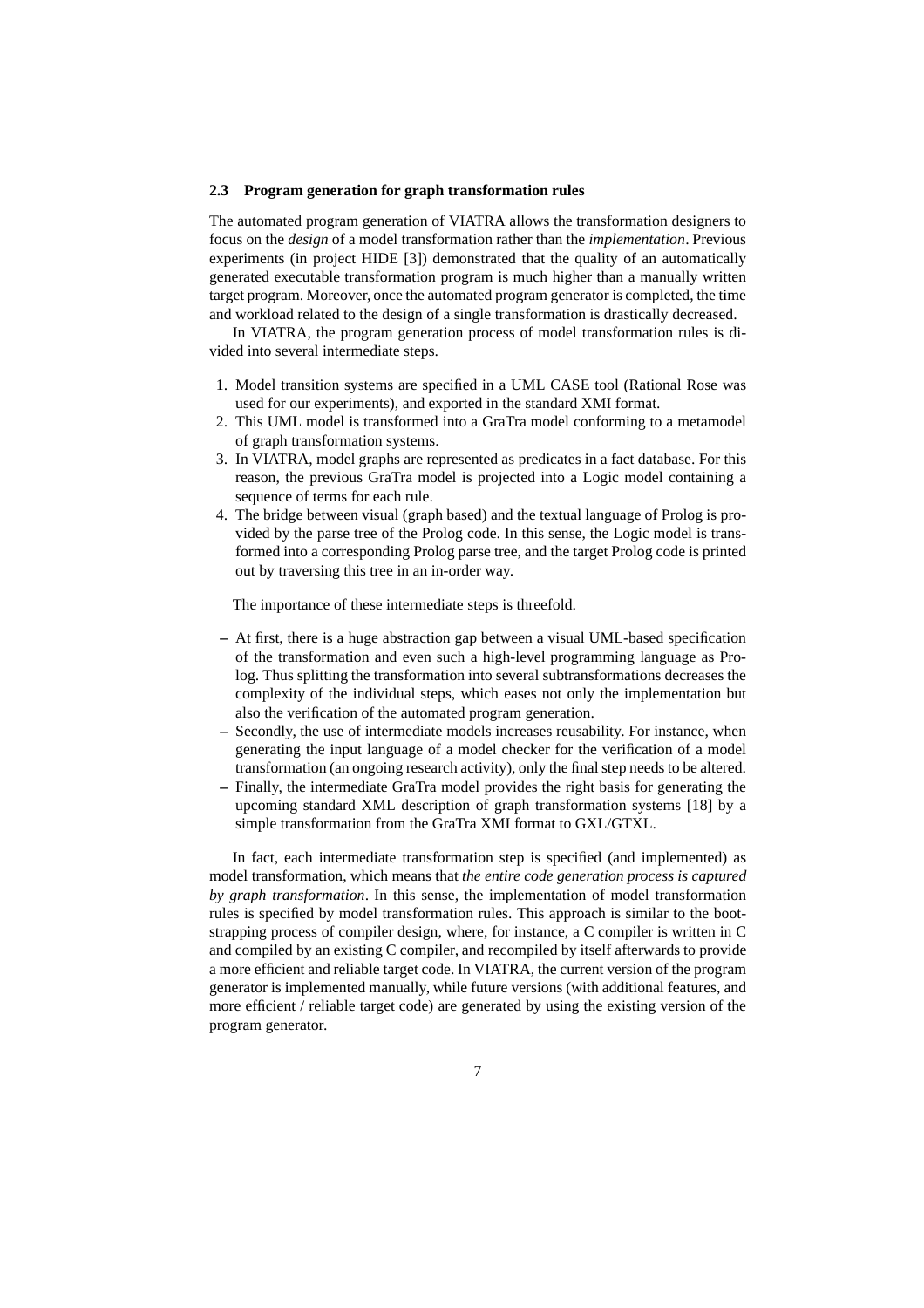| causalityR:-                                                 | controlabilityR:-                     |  |
|--------------------------------------------------------------|---------------------------------------|--|
| $node(max:message(M))$ ,                                     | $node(max:process(X))$ ,              |  |
| $edge(msc:send(E1,M,P))$ ,                                   | $edge(msc:events(E1,X,P))$ ,          |  |
| $node(msc:sendEvent(P))$ ,                                   | $node(msc:event(P))$ ,                |  |
| $edge(msc:receive( E2, M, Q))$ ,                             | $edge(msc:events(E2,X,Q))$ ,          |  |
| $node(msc:recEvent(Q))$ ,                                    | $node(msc:recEvent(0))$ ,             |  |
| $add(edge(msc:precedes(E3,P,Q))$ $èdge(msc:above(E3,P,Q))$ , |                                       |  |
|                                                              | $add(edge(msc:precedes(E4,P,Q)))$ .   |  |
|                                                              | transClosureR:-                       |  |
| fif                                                          | $node(msc:event(P))$ ,                |  |
| $node(msc:process(X))$ ,                                     | $edge(msc:precedes(E1,P,Q))$ ,        |  |
| $edge(msc:events(E1,X, P1))$ ,                               | $node(msc:event(Q))$ ,                |  |
| $node(msc:sendEvent(P1))$ ,                                  | $edge(msc:precedes(E2,Q,R))$ ,        |  |
| $edge(msc:events(E2,X,Q1))$ ,                                | $node(msc:state(R))$ ,                |  |
| $node(msc:sendEvent(01))$ ,                                  | $($ edge(msc:precedes(E3, P, R)       |  |
| $edge(msc:above(E3, P1, Q1))$ ,                              | >                                     |  |
| $edge(msc:send(E4, M1, P1))$ ,                               | fail $i$ true),                       |  |
| $node(msc:message(M1))$ ,                                    | $add(edge(msc:precedes(E4, P, R)))$ . |  |
| $edge(msc\text{:receive}(E5, M1, P))$ ,                      |                                       |  |
| $node(msc:recEvent(P))$ ,                                    |                                       |  |
| $edge(msc:send(EG, M2, Q1))$ ,                               | $msc:-$                               |  |
| $node(max:message(M2))$ ,                                    | $for all (causabilityR)$ ,            |  |
| $edge(msc:receive(E7, M, Q))$ ,                              | forall(controlabilitR),               |  |
| $node(msc:recEvent(0))$ ,                                    | forall(fifoOrderR),                   |  |
| $add(edge(msc:precedes(EB,P,Q))$ ]oop(transClosureR).        |                                       |  |

**Fig. 3.** Program generation for transformation rules

*Example 2.* We continue our case study with a brief insight into the structure of the generated Prolog code (see Fig. 3). Again, we discuss only the behavior of rule *transClosureR* in details. The Prolog code of the rules implements the graph pattern matching by consecutive unifications during which the variables  $P$ ,  $Q$ ,  $R$ ,  $E1$ ,  $E2$  are instantiated. The outermost terms (node and edge) are responsible, for instance, for the hierarchical matching of patterns (i.e., a node of type *SendEvent* should also be matched by the *Event* pattern in case of MSCs). The negative part (within parenthesis) causes failure for the current matching if and only if R is already a substate of P, and then steps to the next matching to be examined by backtracking. Finally, after a successful pattern matching, a precedes edge is added between P and R.

The example also demonstrates that the generated program partially contains transformation dependent (translated) Prolog code (i.e., the sequence of terms representing queries on the model graph) and (interpreted) calls to built-in routines from a VIA-TRA library (like node(), edge(), and routines implementing different modes of rule application discussed in the upcoming section).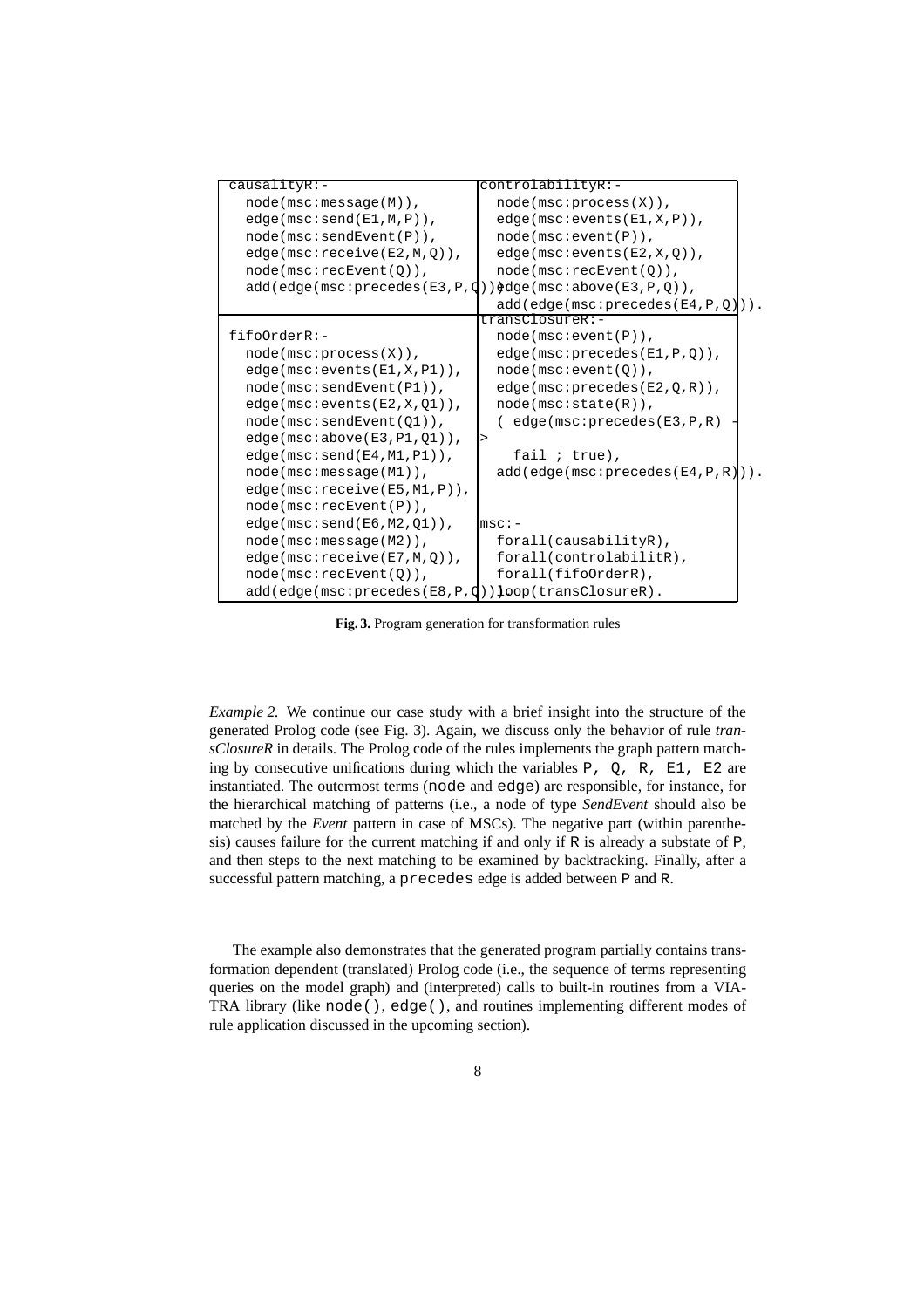

**Fig. 4.** Executing a step of the virtual machine

### **2.4 Implementing the virtual machine**

The implementation of the virtual machine that executes the control flow graph (CFG) of a model transition system builds upon the reflective property of program generation in VIATRA asthe operational semantics of this virtual machine is also defined by model transition systems. In this respect, the program corresponding to a rule is generated automatically, and the implementation of the "meta" CFG (i.e., the CFG that defines the behavior of the virtual machine) is very simple. The entire semantics of the virtual machine consists of 11 rules, from which the handling of *forall* nodes is depicted in Fig. 4.

*Example 3.* The semantics of rule *forallNodeR* is as follows. When the virtual machine is to execute a step ( $pc = step$ ), then the active CFG node in the active graph should be found and the selectR attribute of the associated graph transformation rule is set to true in order to select the rule for execution. Moreover, the program counter pc is set to exec indicating that now the virtual machine should execute the rule before making the next step and attribute rm (which represents the execution mode of a rule) is set to forall.

In the rule execution phase, the piece of code in the right region of Fig. 4 is called, which is responsible for executing the rule for all possible matches in the current state. This is obtained by causing an artificial backtracking whenever the rule application is succeeded. Finally, if all possible matches are processed, the application of a rule in *forall* mode is also successfully completed (including the case when there are no possible matches of the LHS).

Finally, the current node of the control flow graph is updated according to the success of rule application, and we proceed with the new current node.

# **3 Conclusion**

In the current paper, we presented an automatic program generation framework *for* the implementation of model transformation systems, where the process of program generation is specified *by* consecutive model transformations. Our approach (implemented in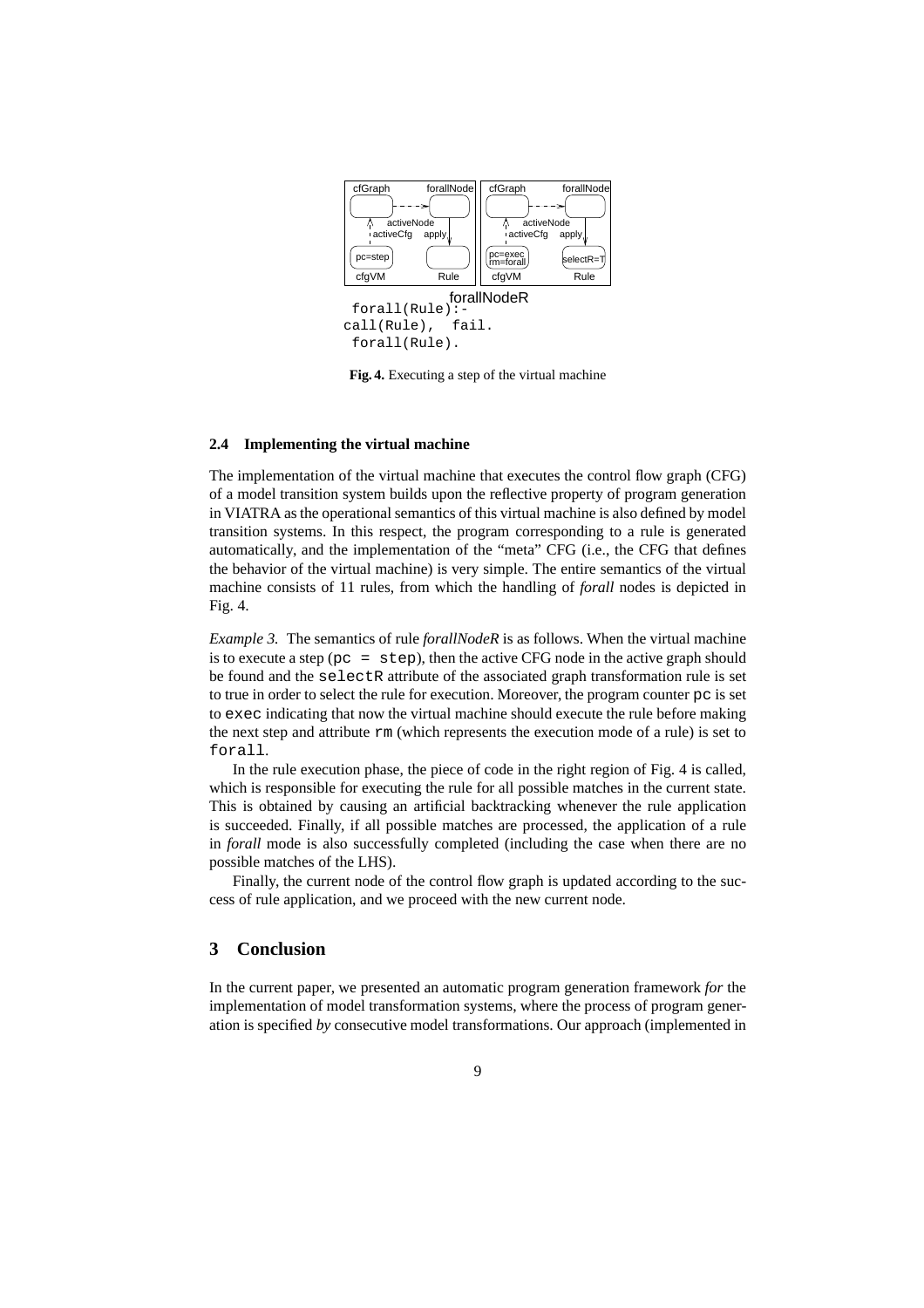the VIATRA tool) is reflective in the sense that the next versions of the program generator can be derived by the previous version similarly to the bootstrapping techniques of compiler design. In fact, the virtual machine of VIATRA that executes a control flow graph has been implemented by using the automated program generator of graph transformation rules.

VIATRA has already been applied successfully to provide an automated implementation of transformations specified by means of model transition systems.

- **–** The specification (and implementation) of the VIATRA virtual machine required 11 graph transformation rules and a simple automata.
- **–** In [11], a transformation from UML Statecharts to Extended Hierarchical Automata (EHA) has been carried out that provides formal operational semantics for statecharts. In [19], we formalized the entire transformation by model transitions systems with over 40 rules.
- **–** The original paper defined the EHA semantics as a Kripke automata. We also provided visual semantics for EHA by model transition systems having approximately 20 rules (with simple LHS graphs).
- **–** The completeness of UML statechart specifications in a dependable environment has been investigated in [13]. Currently, an automated verification program is under implementation using VIATRA.
- **–** A transformation from UML statecharts to Stochastic Reward Nets [4] is also under implementation (having currently 25 rules for a well–separated subproblem) to provide access to Petri Net based analysis techniques.

### **3.1 VIATRA as a graph transformation tool**

As state-of-the-art tools of graph transformation systems (such as GenGEd (with AGG) [1] , DiaGen [10], Progres [17], and FUJABA [12]) have been evolving for more than a decade, VIATRA is naturally not the only tool that is capable of performing model transformations. However, we believe that VIATRA is tailored to the special needs of model transformations between UML and semantic domains to such an extent that makes our tool more flexible and powerful in this specific application domain of graph transformation systems than sophisticated general-purpose graph transformation tools. Therefore, it is rather (i) the underlying model transformation methodology, (ii) its openness and compliance with leading industrial standards, and (iii) its (ongoing) integration with model checking tools that makes VIATRA unique rather than the core graph transformation engine itself.

**– Openness, Compliance with standards:** VIATRA is an open environment built around XMI technology, which is the de facto standard in UML-based modeling environments. XMI DTDs for non-UML models are generated automatically from metamodels, which is a more flexible solution in domain specific applications than tools forcing to use a fixed set of XML elements. Moreover, similarly to the story diagram-based rule descriptions[8] of FUJABA, VIATRA uses a UML profile based on class diagrams as the formal specification language of model transformations.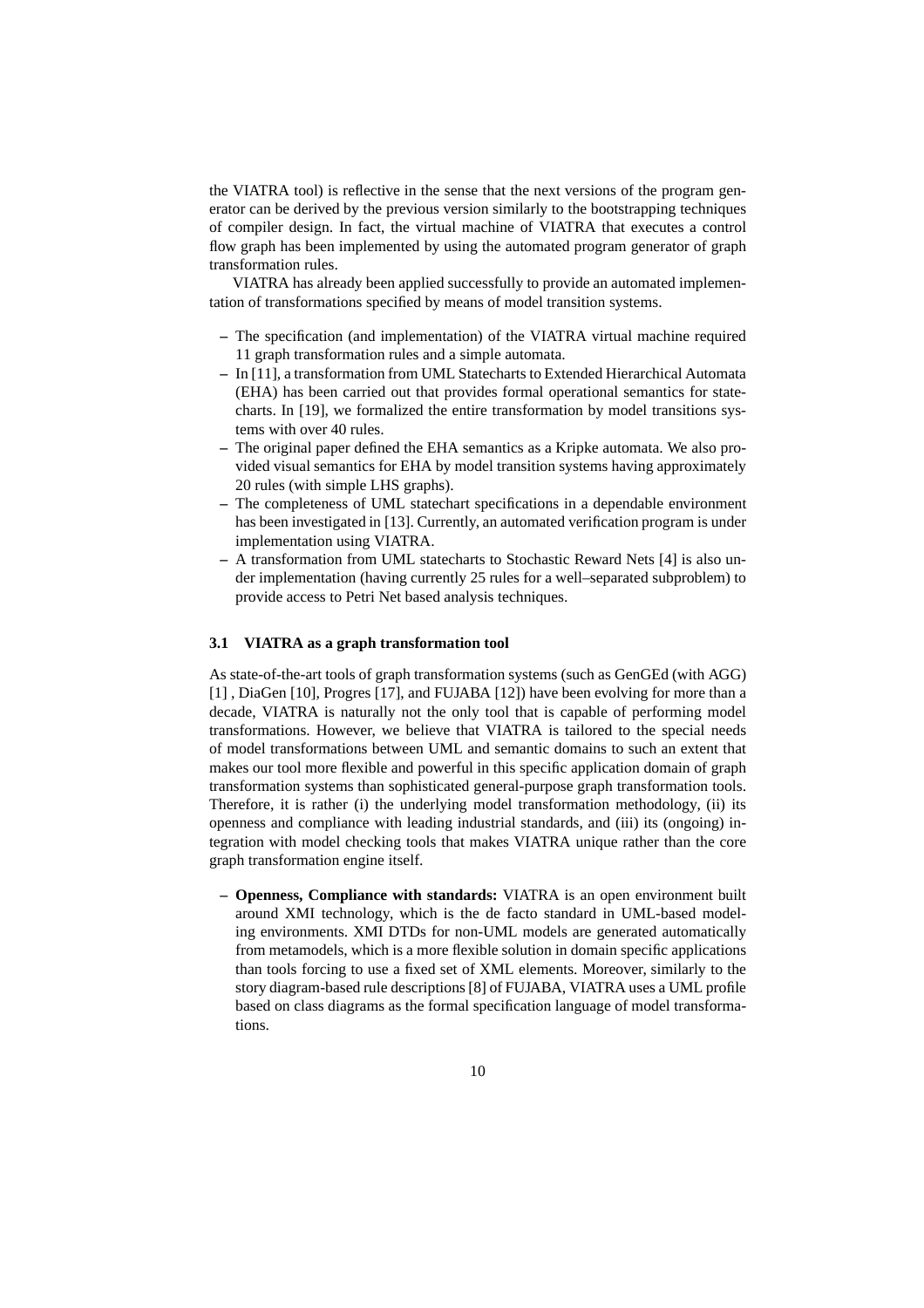- **– Model transformations:** Transformations of UML models necessitate to manipulate complex data structures with *a large number of rules* (see our benchmark transformations or [7], where a Java implementation of UML models is also specified by graph transformation rules), which makes *graph transformation tools without control condition impractical* for such applications due to the increased level of nondeterminism. In addition, *a typical model transformation rule is executed parallelly* (in *forall* mode) for each independent matching. However, *forall* type rule applications are not directly supported by general purpose graph transformation tools. Moreover, as in most cases more than a single language is involved in transformations, the *simultaneous handling of multiple metamodels is not flexible* in these tools.
- **– Verifying model transformation systems:** An ongoing research activity *integrates model transformation systems with existing model checking tools* for formal verification purposes which requires that the Kripke automata of the system is derived from the same (intermediate) semantic representation as the automatically generated target program. As a benchmark application, we generate SAL [2] specifications from UML Statecharts, where statecharts semantics are captured by model transformation systems.

# **Acknowledgment**

The author would like to thank András Pataricza for suggesting many improvements in the early versions of the paper, and the anonymous referees for their valueable comments.

# **References**

- 1. R. Bardohl and H. Ehrig. Conceptual model of the graphical editor GENGED for the visual definition of visual languages. In H. Ehrig, G. Engels, H.-J. Kreowski, and G. Rozenberg (eds.), *Proc. Theory and Application to Graph Transformations (TAGT'98)*, vol. 1764 of *LNCS*, pp. 252–266. Springer, 2000.
- 2. S. Bensalem, V. Ganesh, Y. Lakhnech, C. Munoz, S. Owre, H. Rueß, J. Rushby, V. Rusu, H. Sa¨idi, N. Shankar, E. Singerman, and A. Tiwari. An overview of SAL. In C. M. Holloway (ed.), *LFM 2000: Fifth NASA Langley Formal Methods Workshop*, pp. 187–196. 2000.
- 3. A. Bondavalli, M. Dal Cin, D. Latella, I. Majzik, A. Pataricza, and G. Savoia. Dependability analysis in the early phases of UML based system design. *International Journal of Computer Systems - Science & Engineering*, vol. 16(5):pp. 265–275, 2001.
- 4. M. Dal Cin, G. Huszerl, and K. Kosmidis. Evaluation of safety-critical systems based on guarded statecharts. In R. Paul and C. Meadows (eds.), *Proc. of the Fourth IEEE International Symposium on High Assurance Systems Engineering*. IEEE, 1999.
- 5. H. Ehrig, G. Engels, H.-J. Kreowski, and G. Rozenberg (eds.). *Handbook on Graph Grammars and Computing by Graph Transformation*, vol. 2: Applications, Languages and Tools. World Scientific, 1999.
- 6. H. Ehrig, R. Heckel, M. Korff, M. Löwe, L. Ribeiro, A. Wagner, and A. Corradini. *In* [15], chap. Algebraic Approaches to Graph Transformation — Part II: Single pushout approach and comparison with double pushout approach, pp. 247–312. World Scientific, 1997.